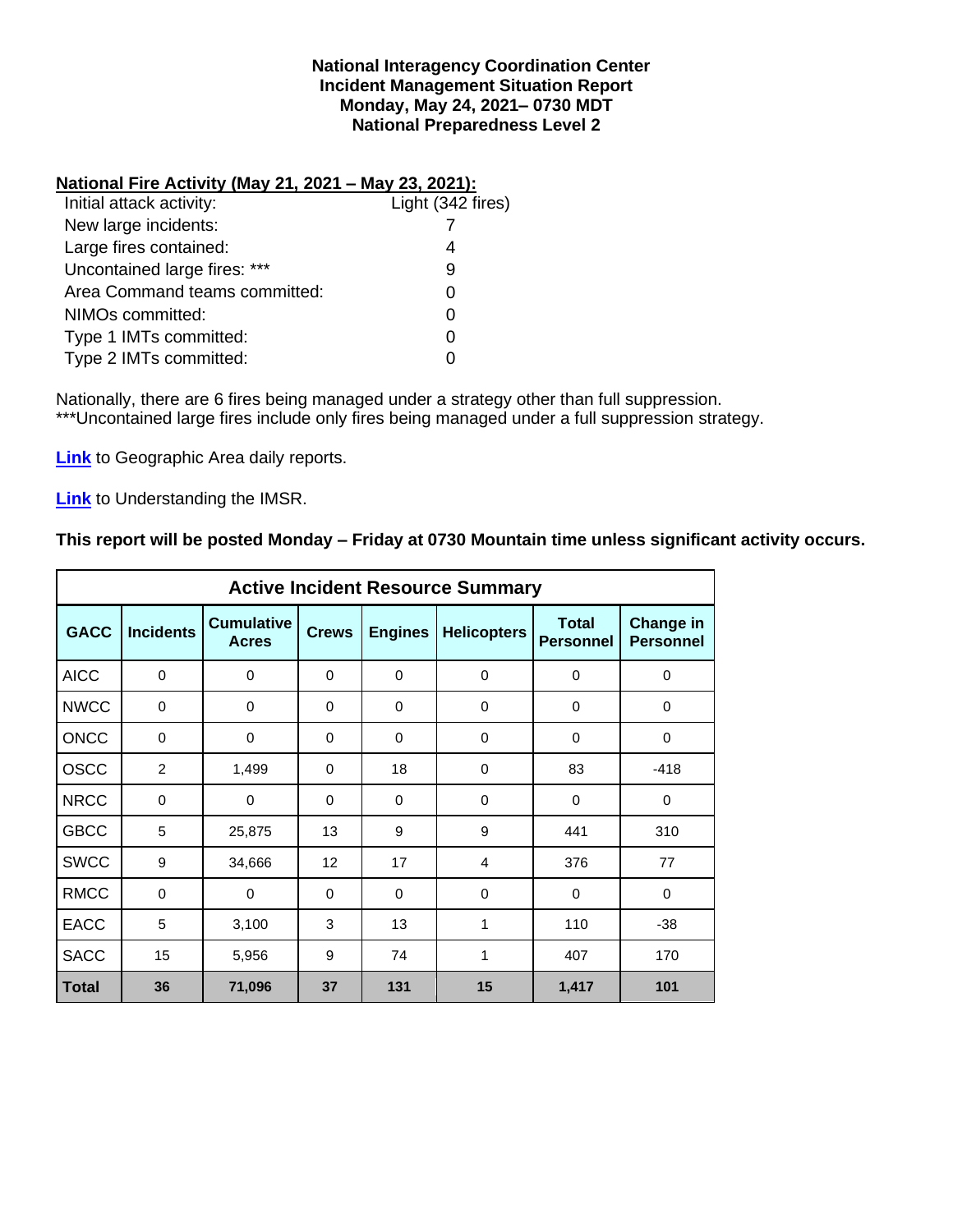| Southwest Area (PL 3)    |    |
|--------------------------|----|
| New fires:               | 47 |
| New large incidents:     |    |
| Uncontained large fires: |    |

**\* Dog**, Guadalupe Mountains NP, NPS. Thirty-four miles southwest of Whites City, NM. Timber and grass. Minimal fire behavior with smoldering. Structures threatened. Area and trail closures in effect.

**Cuervito**, Santa Fe NF, USFS. Ten miles east of Pecos, NM. Timber. Moderate fire behavior with smoldering, backing and isolated torching.

**Warsaw**, Coronado NF, USFS. Twenty miles northwest of Nogales, AZ. Short grass and brush. No new information.

**Three Rivers**, Lincoln NF, USFS. Twelve miles northwest of Ruidoso, NM. Short grass and timber. No new information. Last report unless new information is received.

**\* Johnson**, Gila NF, USFS. Thirty-four miles northeast of Silver City, NM. Timber and grass. Active fire behavior with running, flanking and backing. Structures threatened. Last narrative report unless significant activity occurs.

**\* Sycamore Canyon**, Papago Agency, BIA. Fifteen miles southeast of Sells, AZ. Grass and brush. Moderate fire behavior with uphill runs, flanking and backing. Last narrative report unless significant activity occurs.

**Doagy**, Gila NF, USFS. Forty-five miles northeast of Silver City, NM. Timber and grass. Minimal fire behavior with backing, creeping and smoldering. Last narrative report unless significant activity occurs.

| <b>Incident Name</b> | Unit                                                                                                     | <b>Size</b> |       | $\frac{6}{2}$ | Ctn/ | Est  |       | Personnel |                | <b>Resources</b> |      |          | \$\$       | Origin     |
|----------------------|----------------------------------------------------------------------------------------------------------|-------------|-------|---------------|------|------|-------|-----------|----------------|------------------|------|----------|------------|------------|
|                      |                                                                                                          | Acres       | Chge  |               | Comp |      | Total | Chge      | Crw            | Eng              | Heli | Lost     | <b>CTD</b> | Own        |
| Dog                  | <b>TX-GUP</b>                                                                                            | 1,337       | ---   | $\Omega$      | Ctn  | 7/1  | 60    | ---       | 3              | 3                |      | 0        | 125K       | <b>NPS</b> |
| Cuervito             | NM-SNF                                                                                                   | 1,621       | 0     | 95            | Ctn  | 5/25 | 41    | 0         |                | 4                | 0    | 0        | 960K       | <b>FS</b>  |
| Warsaw               | AZ-CNF                                                                                                   | 950         | ---   | 95            | Ctn  | 5/24 | 6     | ---       | 0              | ۸                | 0    | 0        | 501K       | <b>FS</b>  |
| <b>Three Rivers</b>  | NM-LNF                                                                                                   | 5,854       | ---   | 98            | Ctn  | 7/4  | 25    | ---       |                | 2                | 0    | 0        | 4.2M       | <b>FS</b>  |
| Macho                | AZ-A3S                                                                                                   | 309         | ---   | 100           | Ctn  | ---  | 44    | ---       | $\overline{c}$ |                  | 0    | 0        | 45K        | <b>ST</b>  |
| Tussock              | AZ-PHD                                                                                                   | 5,546       | 0     | 100           | Ctn  | ---  | 11    | -5        | 0              | 0                |      | 0        | 6.5M       | <b>BLM</b> |
|                      | Large Fires Being Managed with a Strategy Other Than Full Suppression Without a Type 1 or 2 IMT Assigned |             |       |               |      |      |       |           |                |                  |      |          |            |            |
| * Johnson            | NM-GNF                                                                                                   | 6.093       | ---   | $\Omega$      | Comp | 7/4  | 44    | ---       |                | $\mathbf{0}$     |      | 0        | 200K       | <b>FS</b>  |
| * Sycamore<br>Canyon | AZ-PPA                                                                                                   | 300         | ---   | 0             | Comp | 6/12 | 32    | ---       | ٠              | 1                | 0    | $\Omega$ | 250K       | <b>BIA</b> |
| Doagy                | NM-GNF                                                                                                   | 12,656      | 1,656 | 30            | Comp | 5/29 | 113   | -4        | 3              | 5                |      | 0        | 800K       | FS         |

A3S – Southeast District, Arizona DOF PHD – Phoenix District Office, BLM

#### **Southern California Area (PL 2)**

| New fires:               | 66 |
|--------------------------|----|
| New large incidents:     |    |
| Uncontained large fires: |    |

**Palisades**, Los Angeles Fire Department. Six miles northwest of Santa Monica, CA. Brush and chaparral. Minimal fire behavior with smoldering. Numerous structures threatened. Trail closures in effect.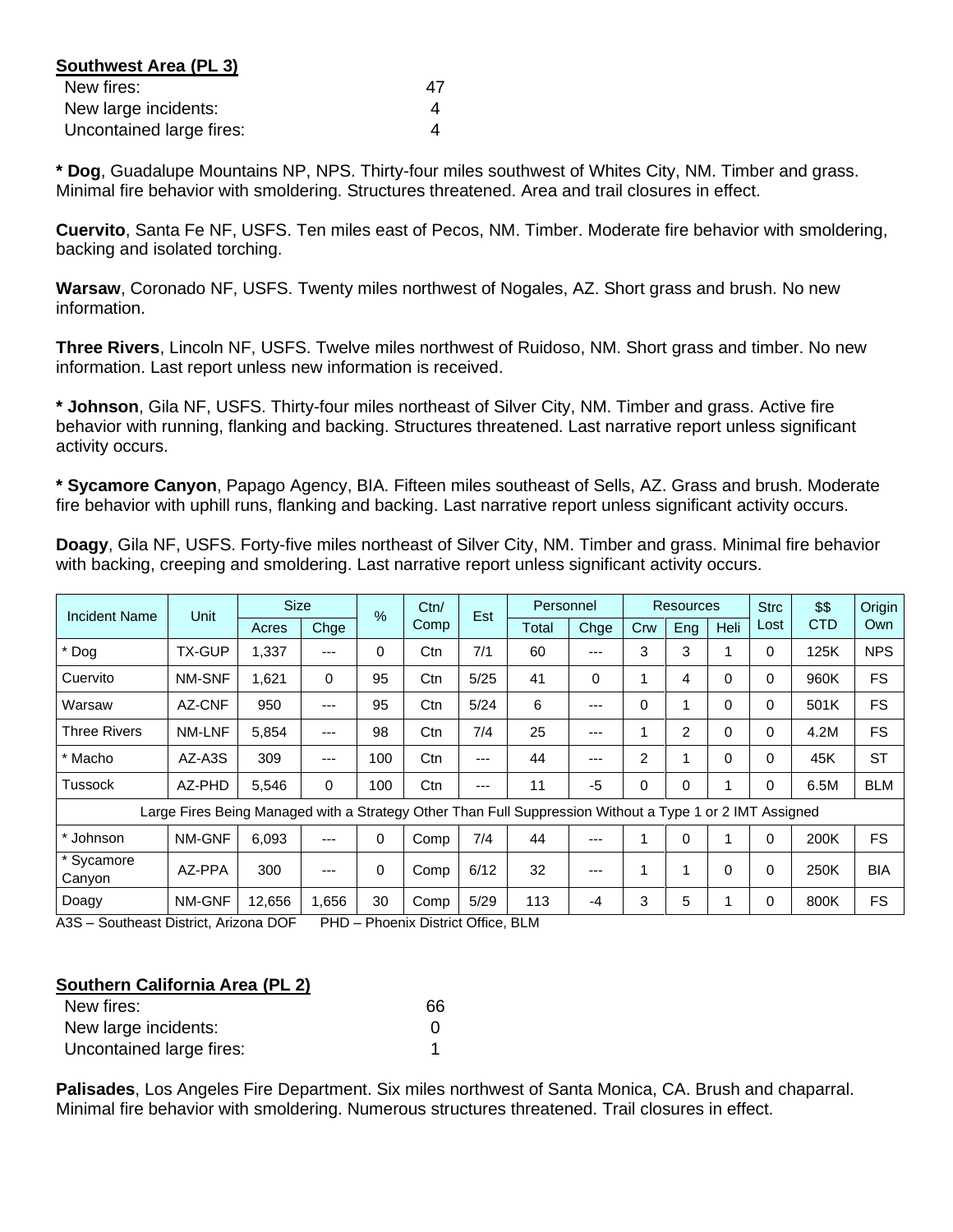| <b>Incident Name</b> | Unit              |       | <b>Size</b> | $\%$ | Ctn/ | Est  | Personnel |      | <b>Resources</b> |          |      | <b>Strc</b> | \$\$       | Origin I |
|----------------------|-------------------|-------|-------------|------|------|------|-----------|------|------------------|----------|------|-------------|------------|----------|
|                      |                   | Acres | Chge        |      | Comp |      | Total     | Chge | Crw              | -<br>Ena | Heli | Lost        | CTD<br>◡▯◡ | Own      |
| Palisades            | EГ<br>CA-LF<br>−∟ | .202  | 44          | 98   | Ctn  | 5/26 | 79        | 204  |                  | 16       |      |             | .4M        | CNTY I   |

# **Great Basin Area (PL 1)**

| New fires:               | 11 |
|--------------------------|----|
| New large incidents:     |    |
| Uncontained large fires: |    |

**Cherrywood**, Nevada National Security Site, DOE. Twenty miles northeast of Beatty, NV. Grass, brush and timber. Moderate behavior with backing, flanking and smoldering. Structures and communication infrastructure threatened.

**\* Wilson Creek**, Ely District Office, BLM. Fifteen miles northeast of Pioche, NV. Timber. Moderate fire behavior with creeping, smoldering and single tree torching. Structures and communication infrastructure threatened.

**Four Mile**, Payette NF, USFS. Ten miles southwest of Yellow Pine, ID. Timber and brush. Minimal fire behavior.

| <b>Incident Name</b> | Unit          | <b>Size</b> |       | $\%$ | Ctn/ | Est   | Personnel |      | Resources |     |      | <b>Strc</b> | \$\$       | Origin     |
|----------------------|---------------|-------------|-------|------|------|-------|-----------|------|-----------|-----|------|-------------|------------|------------|
|                      |               | Acres       | Chge  |      | Comp |       | Total     | Chge | Crw       | Eng | Heli | Lost        | <b>CTD</b> | Own        |
| Cherrywood           | NV-NTE        | 23.911      | .911  | 15   | Ctn  | 5/27  | 239       | 191  | 8         | 4   | 6    |             | .6M        | <b>DOE</b> |
| * Wilson Creek       | NV-ELD        | 401         | $---$ | 30   | Ctn  | 5/26  | 125       | $--$ | ົ         | ≏   | ◠    |             | 200K       | <b>BLM</b> |
| <b>Four Mile</b>     | <b>ID-PAF</b> | 803         | 0     | 95   | Ctn  | 6/6   | 5         | 0    |           |     |      |             | 16K        | FS         |
| <b>Bunker Peak</b>   | NV-ELD        | 725         | 0     | 100  | Ctn  | $---$ | 12        | -66  |           |     |      |             | 175K       | <b>BLM</b> |

## **Eastern Area (PL 3)**

| New fires:               | 12 |
|--------------------------|----|
| New large incidents:     |    |
| Uncontained large fires: |    |

**East Mountain**, Massachusetts Bureau of Forest Fire Control. Two miles northeast of Williamstown, MA. Hardwood litter. No new information. Last report unless new information is received.

| <b>Incident Name</b> | Unit          |       | <b>Size</b> | $\frac{9}{6}$ | Ctn/<br>Est |      | Personnel |       | <b>Resources</b> |     |      | <b>Strc</b> | \$\$       | Origin |
|----------------------|---------------|-------|-------------|---------------|-------------|------|-----------|-------|------------------|-----|------|-------------|------------|--------|
|                      |               | Acres | Chge        |               | Comp        |      | Total     | Chge  | Crw              | Eng | Heli | Lost        | <b>CTD</b> | Own    |
| <b>East Mountain</b> | MA-MAS        | 947   | $---$       | 90            | Ctn         | 5/21 | э         | $---$ |                  |     |      |             | 50K        | ST     |
| Bezhik               | <b>MN-SUF</b> | 782   | $-168$      | 100           | Ctn         | $--$ | 78        | - 1   |                  |     |      |             | 780K       | FS     |

SUF – Superior NF, USFS

## **Southern Area (PL 1)**

| New fires:               | 123 |
|--------------------------|-----|
| New large incidents:     |     |
| Uncontained large fires: |     |

**\* 14th Avenue**, Florida Forest Service. Seven miles southeast of Orangetree, FL. Timber. Moderate fire behavior with single tree torching, flanking and backing. Last narrative report unless significant activity occurs.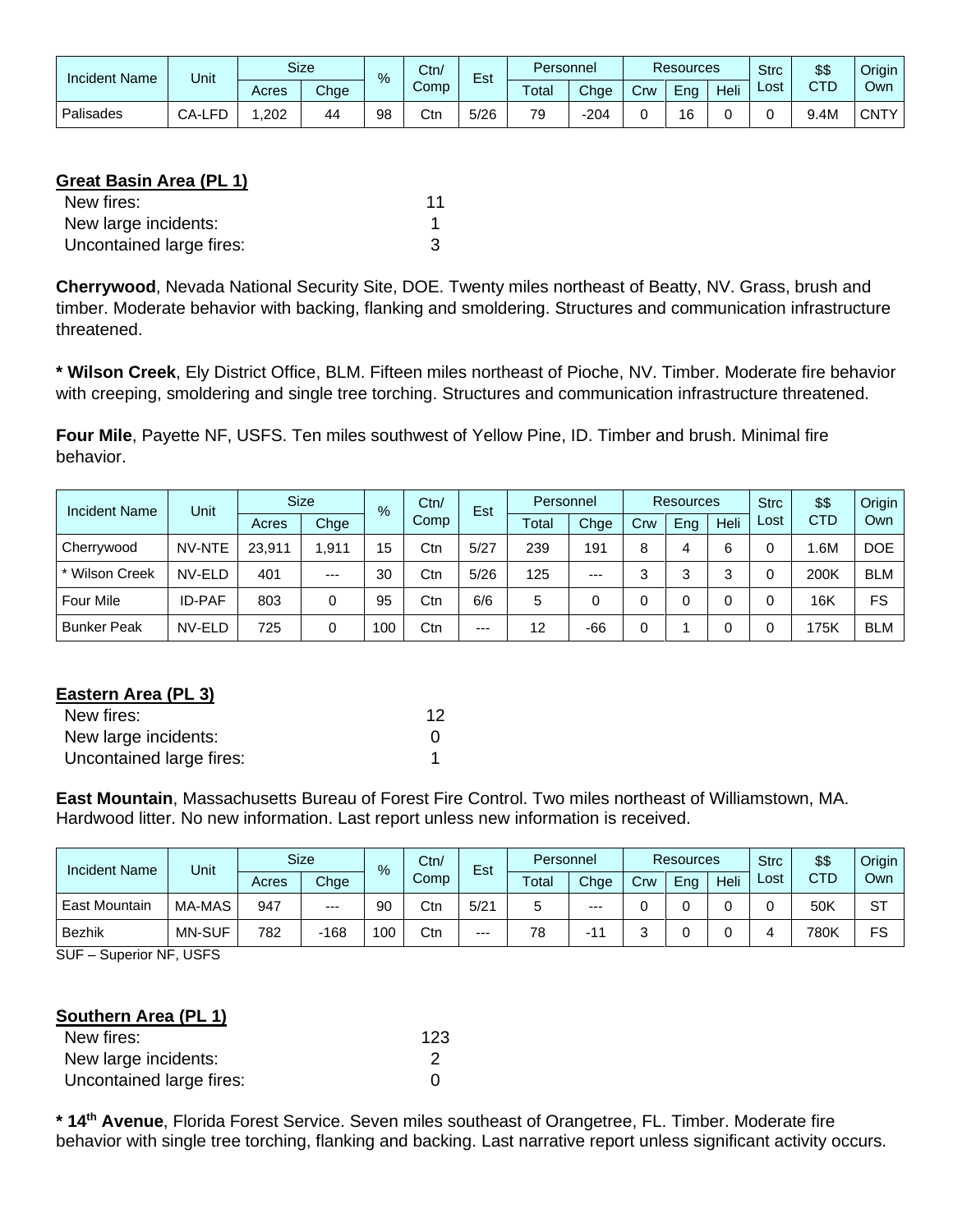**\* Tree Frog**, Florida Forest Service. Four miles northwest of Sebastian, FL. Timber. Moderate fire behavior. Last narrative report unless significant activity occurs.

| <b>Incident Name</b>                                                                                     | Unit          | <b>Size</b> |       | Ctn/<br>$\frac{9}{6}$ |      | Est  | Personnel |       |     | <b>Resources</b> |             | <b>Strc</b> | \$\$       | Origin    |
|----------------------------------------------------------------------------------------------------------|---------------|-------------|-------|-----------------------|------|------|-----------|-------|-----|------------------|-------------|-------------|------------|-----------|
|                                                                                                          |               | Acres       | Chge  |                       | Comp |      | Total     | Chge  | Crw | Eng              | <b>Heli</b> | Lost        | <b>CTD</b> | Own       |
| Large Fires Being Managed with a Strategy Other Than Full Suppression Without a Type 1 or 2 IMT Assigned |               |             |       |                       |      |      |           |       |     |                  |             |             |            |           |
| * 14 <sup>th</sup> Avenue                                                                                | <b>FL-FLS</b> | 900         | $---$ | 75                    | Comp | 5/30 | 137       | $---$ |     | 30               |             |             | 64K        | <b>ST</b> |
| * Tree Frog                                                                                              | <b>FL-FLS</b> | 1.150       | $---$ | 80                    | Comp | 5/31 | 32        | $---$ |     | 8                |             |             | 60K        | <b>ST</b> |
| Calvin Lee RD                                                                                            | <b>FL-FLS</b> | 575         | 175   | 75                    | Comp | 5/25 | 18        | 6     |     | 4                |             |             | 91K        | <b>ST</b> |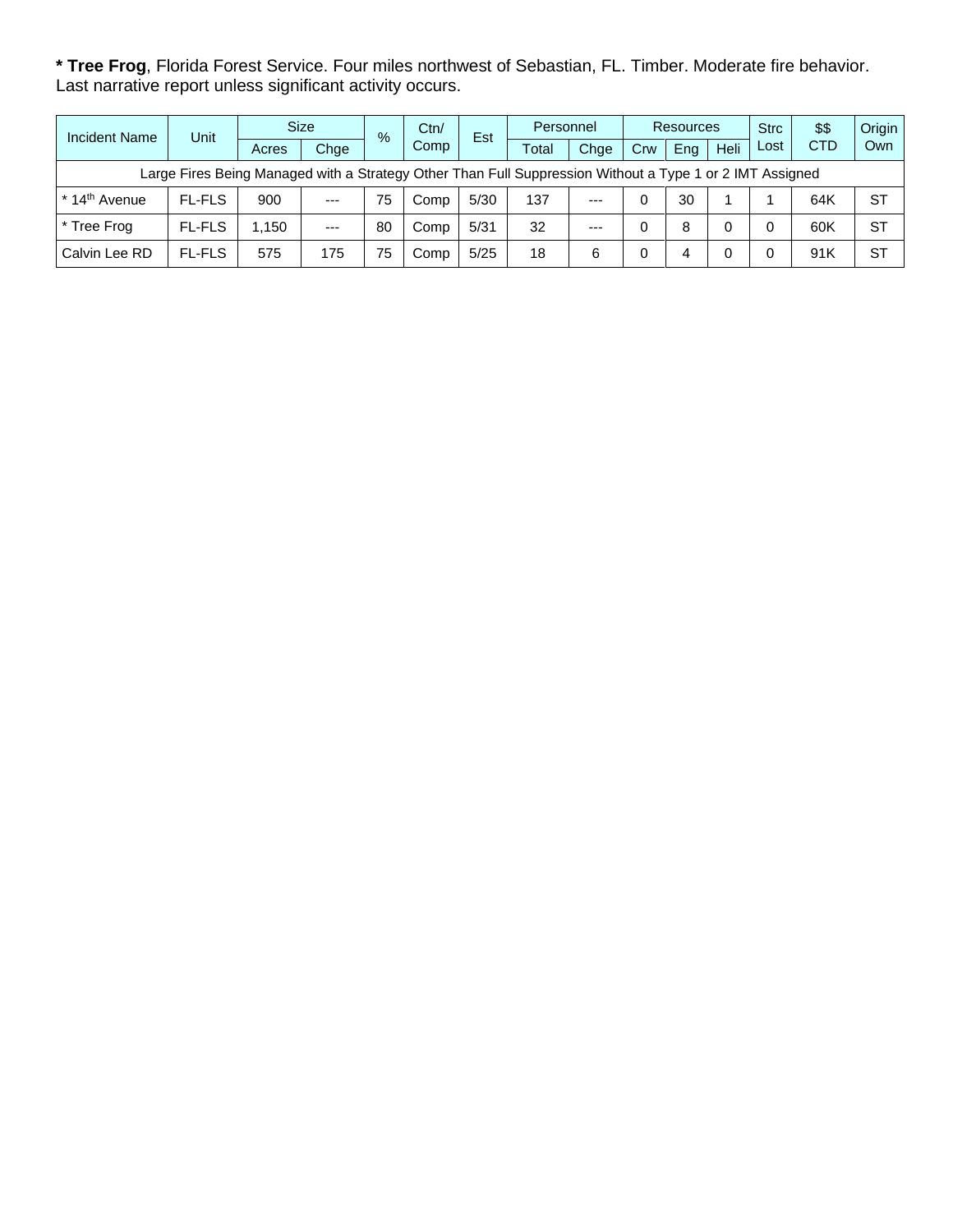**Fires and Acres (May 21,2021 – May 23,2021) (by Protection):**

| Area                     |              | <b>BIA</b>       | <b>BLM</b>              | <b>FWS</b>       | <b>NPS</b>       | ST/OT          | <b>USFS</b>             | <b>TOTAL</b>            |
|--------------------------|--------------|------------------|-------------------------|------------------|------------------|----------------|-------------------------|-------------------------|
| Alaska Area              | <b>FIRES</b> | $\pmb{0}$        | 2                       | $\mathbf 0$      | $\mathbf 0$      | $\overline{2}$ | $\mathbf 0$             | $\overline{\mathbf{4}}$ |
|                          | <b>ACRES</b> | $\pmb{0}$        | $\boldsymbol{0}$        | $\boldsymbol{0}$ | $\pmb{0}$        | $\overline{2}$ | $\pmb{0}$               | $\overline{2}$          |
| Northwest Area           | <b>FIRES</b> | $\mathbf 0$      | $\mathbf{1}$            | $\mathbf 0$      | $\mathbf 0$      | 12             | 3                       | 16                      |
|                          | <b>ACRES</b> | $\pmb{0}$        | $\mathbf 0$             | $\overline{0}$   | $\boldsymbol{0}$ | 54             | $\boldsymbol{0}$        | 54                      |
| Northern California Area | <b>FIRES</b> | $\pmb{0}$        | $\mathbf 0$             | $\mathbf 0$      | $\mathbf 0$      | 44             | 5                       | 49                      |
|                          | <b>ACRES</b> | $\pmb{0}$        | $\mathbf 0$             | $\pmb{0}$        | $\pmb{0}$        | 67             | 26                      | 93                      |
| Southern California Area | <b>FIRES</b> | $\mathbf{1}$     | 5                       | $\mathbf 0$      | $\mathbf 0$      | 52             | 8                       | 66                      |
|                          | <b>ACRES</b> | $\mathbf{1}$     | $\mathbf 1$             | $\pmb{0}$        | $\boldsymbol{0}$ | 112            | 26                      | 140                     |
| Northern Rockies Area    | <b>FIRES</b> | $\pmb{0}$        | $\mathbf 0$             | $\mathbf 0$      | $\mathbf 0$      | $6\phantom{1}$ | $\overline{2}$          | 8                       |
|                          | <b>ACRES</b> | $\pmb{0}$        | $\pmb{0}$               | $\mathbf 0$      | $\boldsymbol{0}$ | 2              | $\pmb{0}$               | $\overline{2}$          |
| <b>Great Basin Area</b>  | <b>FIRES</b> | $\mathbf 0$      | $\overline{\mathbf{4}}$ | $\overline{0}$   | $\mathbf 0$      | 3              | $\overline{\mathbf{4}}$ | 11                      |
|                          | <b>ACRES</b> | $\boldsymbol{0}$ | 480                     | $\overline{0}$   | $\boldsymbol{0}$ | 4,001          | 50                      | 4,531                   |
| Southwest Area           | <b>FIRES</b> | 16               | $\mathbf{1}$            | $\mathbf 0$      | $\mathbf 0$      | $\overline{4}$ | 26                      | 47                      |
|                          | <b>ACRES</b> | 99               | $\overline{\mathbf{4}}$ | $\pmb{0}$        | 837              | $\overline{1}$ | 11,954                  | 12,895                  |
| Rocky Mountain Area      | <b>FIRES</b> | 1                | $\mathbf 0$             | $\mathbf 0$      | $\mathbf 0$      | $\overline{2}$ | 3                       | $6\phantom{a}$          |
|                          | <b>ACRES</b> | $\pmb{0}$        | $\pmb{0}$               | $\mathbf 0$      | $\boldsymbol{0}$ | $\overline{0}$ | 18                      | 18                      |
| Eastern Area             | <b>FIRES</b> | $\mathbf{1}$     | $\mathbf 0$             | $\mathbf 0$      | $\mathbf 0$      | 8              | 3                       | 12                      |
|                          | <b>ACRES</b> | $\pmb{0}$        | $\mathbf 0$             | $\boldsymbol{0}$ | $\boldsymbol{0}$ | $\overline{2}$ | $\overline{7}$          | $\boldsymbol{9}$        |
| Southern Area            | <b>FIRES</b> | $\mathbf 0$      | $\mathbf 0$             | $\overline{0}$   | $\overline{0}$   | 122            | $\mathbf{1}$            | 123                     |
|                          | <b>ACRES</b> | $\boldsymbol{0}$ | $\mathbf 0$             | $\mathbf 0$      | $\pmb{0}$        | 3,811          | $\mathbf 0$             | 3,811                   |
| <b>TOTAL FIRES:</b>      |              | 19               | 13                      | $\mathbf 0$      | $\pmb{0}$        | 255            | 55                      | 342                     |
| <b>TOTAL ACRES:</b>      |              | 100              | 485                     | $\pmb{0}$        | 837              | 8,053          | 12,081                  | 21,558                  |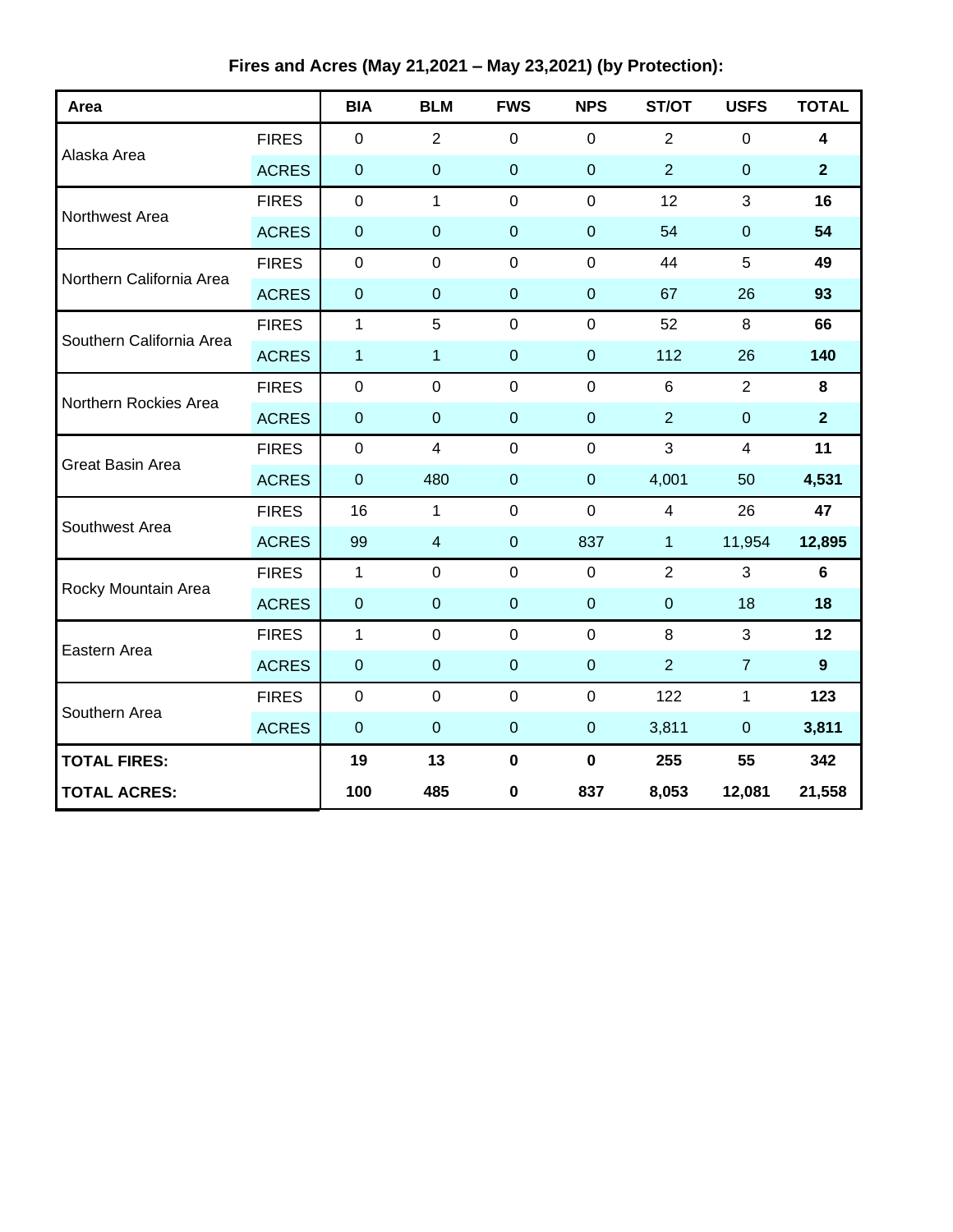**Fires and Acres Year-to-Date (by Protection):**

| Area                     |              | <b>BIA</b>     | <b>BLM</b>     | <b>FWS</b>     | <b>NPS</b>     | ST/OT   | <b>USFS</b> | <b>TOTAL</b> |
|--------------------------|--------------|----------------|----------------|----------------|----------------|---------|-------------|--------------|
| Alaska Area              | <b>FIRES</b> | $\overline{0}$ | 9              | $\mathbf 0$    | $\overline{0}$ | 75      | 6           | 90           |
|                          | <b>ACRES</b> | $\mathbf 0$    | $\mathbf{1}$   | $\pmb{0}$      | $\pmb{0}$      | 52      | 3           | 57           |
| Northwest Area           | <b>FIRES</b> | 45             | 48             | 11             | $\mathbf 0$    | 480     | 43          | 627          |
|                          | <b>ACRES</b> | 201            | 178            | 14             | $\pmb{0}$      | 3,089   | 1,483       | 4,967        |
| Northern California Area | <b>FIRES</b> | $\overline{2}$ | $\overline{7}$ | 0              | 4              | 1,022   | 130         | 1,165        |
|                          | <b>ACRES</b> | $\overline{2}$ | $\mathbf 0$    | $\overline{0}$ | $\overline{0}$ | 2,904   | 247         | 3,154        |
| Southern California Area | <b>FIRES</b> | $\overline{7}$ | 47             | 1              | 4              | 1,328   | 148         | 1,535        |
|                          | <b>ACRES</b> | 26             | 2,967          | 1              | $\overline{7}$ | 8,499   | 1,430       | 12,930       |
| Northern Rockies Area    | <b>FIRES</b> | 601            | 8              | $\overline{2}$ | $\mathbf{1}$   | 396     | 104         | 1,112        |
|                          | <b>ACRES</b> | 31,970         | 79             | 35             | 20             | 16,978  | 19,467      | 68,549       |
| <b>Great Basin Area</b>  | <b>FIRES</b> | 12             | 138            | $\mathbf{1}$   | 5              | 229     | 40          | 425          |
|                          | <b>ACRES</b> | 2,301          | 8,663          | $\mathbf 0$    | $\overline{4}$ | 27,952  | 1,026       | 39,947       |
| Southwest Area           | <b>FIRES</b> | 277            | 67             | 5              | 8              | 205     | 256         | 818          |
|                          | <b>ACRES</b> | 11,657         | 7,960          | $\mathbf 0$    | 2,683          | 9,175   | 32,664      | 64,139       |
| Rocky Mountain Area      | <b>FIRES</b> | 62             | 27             | $\overline{4}$ | $\overline{4}$ | 142     | 39          | 278          |
|                          | <b>ACRES</b> | 2,141          | 38             | 1,256          | 307            | 70,550  | 2,827       | 77,120       |
| Eastern Area             | <b>FIRES</b> | 355            | $\mathbf 0$    | 18             | 10             | 5,231   | 301         | 5,915        |
|                          | <b>ACRES</b> | 12,324         | $\overline{0}$ | 13,273         | 536            | 24,596  | 14,694      | 65,423       |
| Southern Area            | <b>FIRES</b> | 369            | $\mathbf 0$    | 46             | 26             | 10,089  | 337         | 10,867       |
|                          | <b>ACRES</b> | 28,682         | $\pmb{0}$      | 10,338         | 6,298          | 208,433 | 25,666      | 279,418      |
| <b>TOTAL FIRES:</b>      |              | 1,730          | 351            | 88             | 62             | 19,197  | 1,404       | 22,832       |
| <b>TOTAL ACRES:</b>      |              | 89,304         | 19,887         | 24,918         | 9,855          | 372,231 | 99,511      | 615,708      |

| Ten Year Average Fires (2011 – 2020 as of today) | 20,510    |
|--------------------------------------------------|-----------|
| Ten Year Average Acres (2011 – 2020 as of today) | 1,048,649 |

**\*\*\*Changes in some agency YTD acres reflect more accurate mapping or reporting adjustments.** \*\*\*Additional wildfire information is available through the Geographic Areas at **<https://gacc.nifc.gov/>**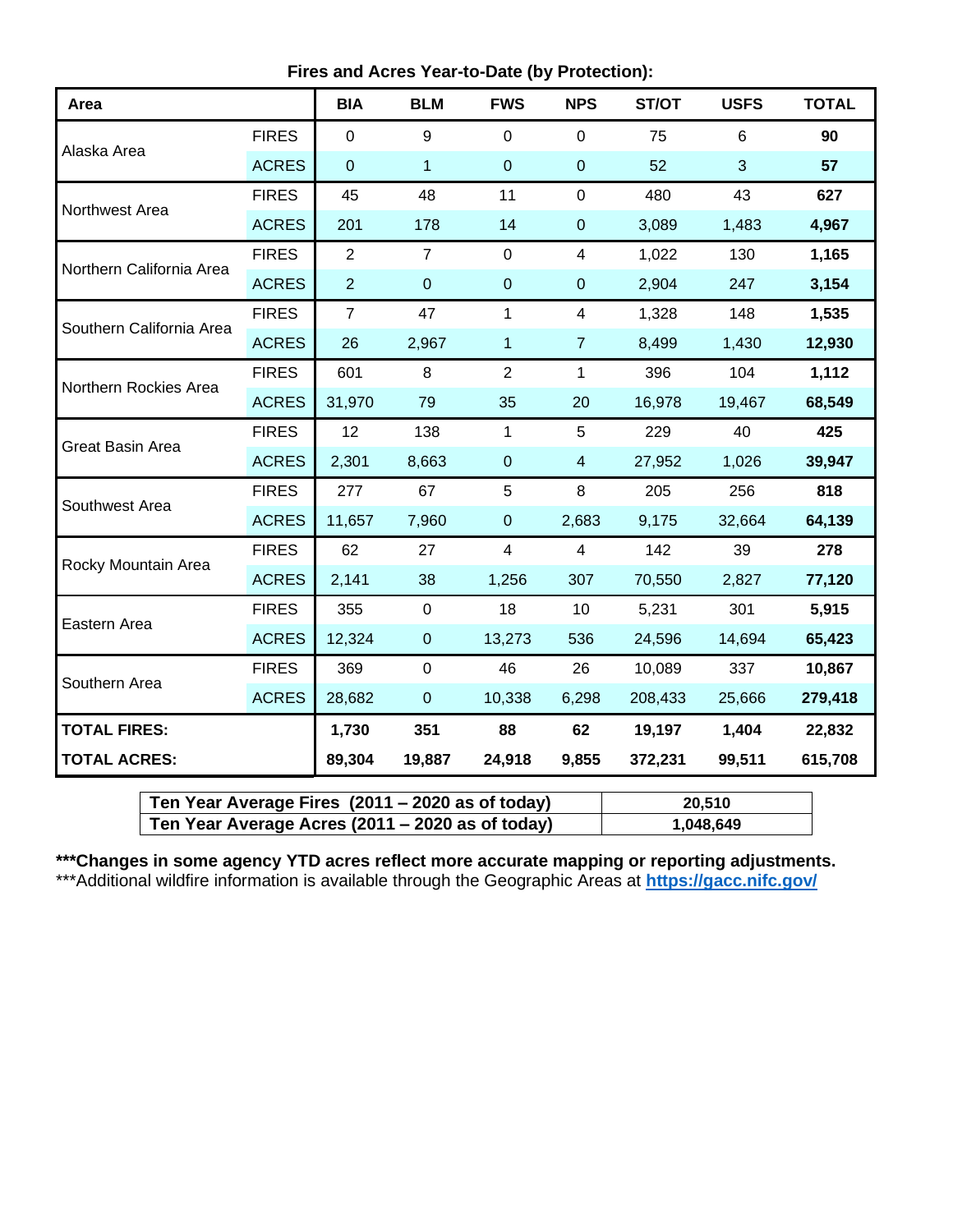## **Canadian Fires and Hectares**

| <b>PROVINCES</b>        | <b>FIRES</b><br><b>YESTERDAY</b> | <b>HECTARES</b><br>YESTERDAY | <b>FIRES</b><br>YEAR-TO-DATE | <b>HECTARES</b><br>YEAR-TO-<br><b>DATE</b> |
|-------------------------|----------------------------------|------------------------------|------------------------------|--------------------------------------------|
| <b>BRITISH COLUMBIA</b> | 0                                | 0                            | 0                            | $\Omega$                                   |
| <b>YUKON TERRITORY</b>  | 0                                | 0                            | 3                            | $\mathbf 0$                                |
| ALBERTA                 | 30                               | 118                          | 349                          | 13,120                                     |
| NORTHWEST TERRITORY     | 0                                | 0                            | $\Omega$                     | $\Omega$                                   |
| <b>SASKATCHEWAN</b>     | 7                                | 0                            | 123                          | 8,939                                      |
| <b>MANITOBA</b>         | 0                                | 12,387                       | 76                           | 271,138                                    |
| <b>ONTARIO</b>          | 4                                | 314                          | 116                          | 18,670                                     |
| <b>QUEBEC</b>           | 12                               | 3                            | 218                          | 147                                        |
| <b>NEWFOUNDLAND</b>     | 5                                | 13                           | 20                           | 19                                         |
| <b>NEW BRUNSWICK</b>    | 5                                | 1                            | 98                           | 179                                        |
| <b>NOVA SCOTIA</b>      | 1                                | $\Omega$                     | 68                           | 162                                        |
| PRINCE EDWARD ISLAND    | 0                                | 0                            | 1                            | 0                                          |
| <b>NATIONAL PARKS</b>   | 0                                | 0                            | 5                            | 30                                         |
| <b>TOTALS</b>           | 64                               | 12,837                       | 1,077                        | 312,404                                    |

\*1 Hectare = 2.47 Acres

**Predictive Services Discussion:** An unseasonably cool low-pressure system in the west will lift north into the Northern Rockies and into southern Canada while a weaker low moves into the Pacific Northwest. Strong highpressure ridging will remain over the Eastern states. Below normal temperatures, rain and snow showers, and occasional thunderstorms will continue across the Pacific Northwest, Northern Rockies, and northern Great Basin with strong winds over parts of Montana and Wyoming. Seasonal temperatures and drier conditions will return to the southern half of the Great Basin into California and Arizona. Scattered thunderstorms and possible severe weather are likely from eastern New Mexico and Texas northward into the Great Plains. Areas of heavy rain are possible across the Southern and Central Plains. Showers and isolated thunderstorms are also likely from the Great Lakes into the Ohio Valley and Mid-Atlantic region. Hot and dry conditions expected over the South into the Mid-Atlantic states.

<http://www.predictiveservices.nifc.gov/outlooks/outlooks.htm>